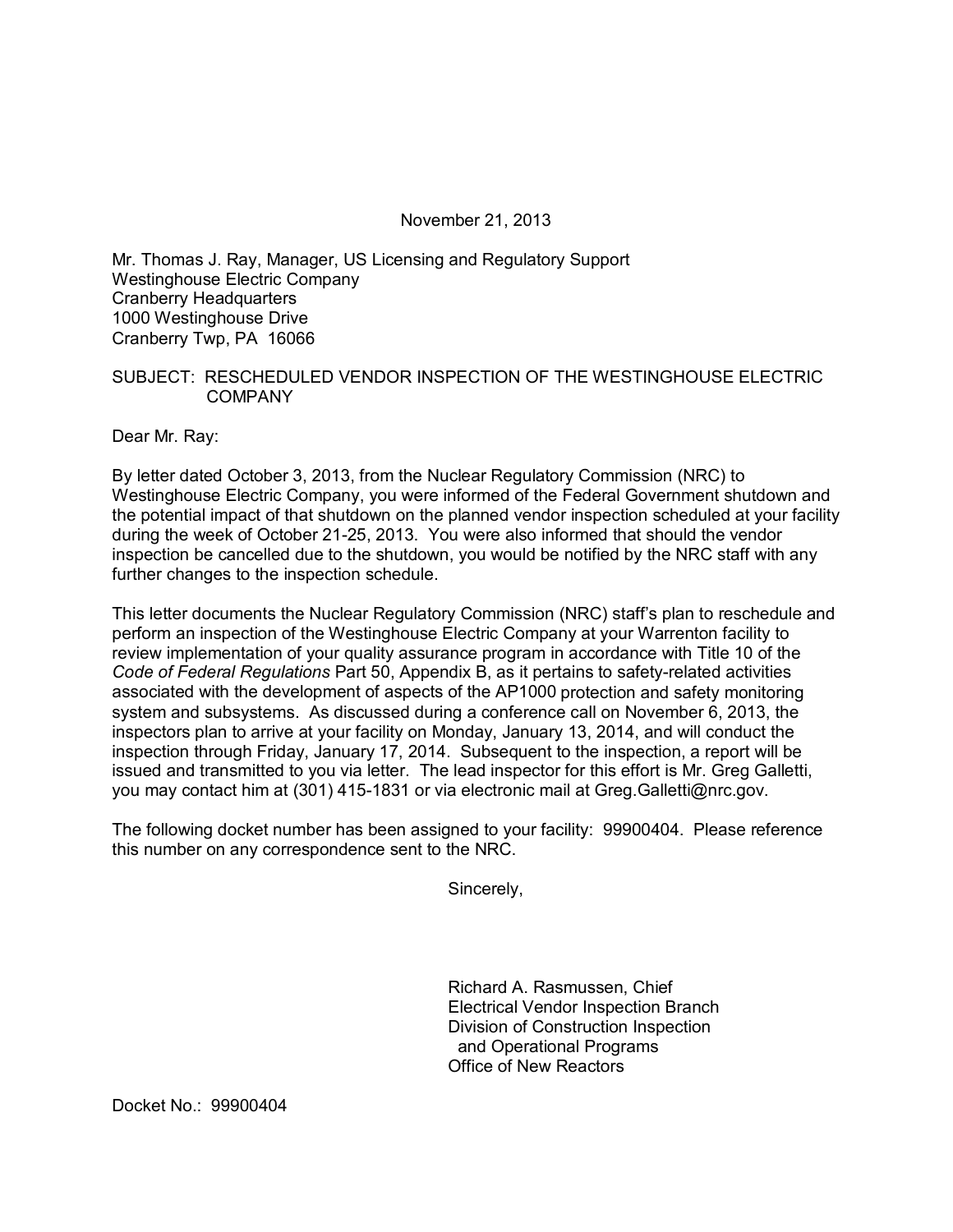#### November 21, 2013

Mr. Thomas J. Ray, Manager, US Licensing and Regulatory Support Westinghouse Electric Company Cranberry Headquarters 1000 Westinghouse Drive Cranberry Twp, PA 16066

## SUBJECT: RESCHEDULED VENDOR INSPECTION OF THE WESTINGHOUSE ELECTRIC **COMPANY**

Dear Mr. Ray:

By letter dated October 3, 2013, from the Nuclear Regulatory Commission (NRC) to Westinghouse Electric Company, you were informed of the Federal Government shutdown and the potential impact of that shutdown on the planned vendor inspection scheduled at your facility during the week of October 21-25, 2013. You were also informed that should the vendor inspection be cancelled due to the shutdown, you would be notified by the NRC staff with any further changes to the inspection schedule.

This letter documents the Nuclear Regulatory Commission (NRC) staff's plan to reschedule and perform an inspection of the Westinghouse Electric Company at your Warrenton facility to review implementation of your quality assurance program in accordance with Title 10 of the *Code of Federal Regulations* Part 50, Appendix B, as it pertains to safety-related activities associated with the development of aspects of the AP1000 protection and safety monitoring system and subsystems. As discussed during a conference call on November 6, 2013, the inspectors plan to arrive at your facility on Monday, January 13, 2014, and will conduct the inspection through Friday, January 17, 2014. Subsequent to the inspection, a report will be issued and transmitted to you via letter. The lead inspector for this effort is Mr. Greg Galletti, you may contact him at (301) 415-1831 or via electronic mail at Greg.Galletti@nrc.gov.

The following docket number has been assigned to your facility: 99900404. Please reference this number on any correspondence sent to the NRC.

Sincerely,

## */RA/*

Richard A. Rasmussen, Chief Electrical Vendor Inspection Branch Division of Construction Inspection and Operational Programs Office of New Reactors

Docket No.: 99900404 **DISTRIBUTION**: See next page **ADAMS ACCESSION No.:** ML13324B136 NRC-001 **OFFICE** NRO/DCIP/EVIB NRO/DCIP/EVIB

| -------- ------ ---- |            |            |
|----------------------|------------|------------|
| DATE                 | 11/20/2013 | 11/21/2013 |
| NAME                 | GGalletti  | RRasmussen |

 **OFFICIAL RECORD COPY**